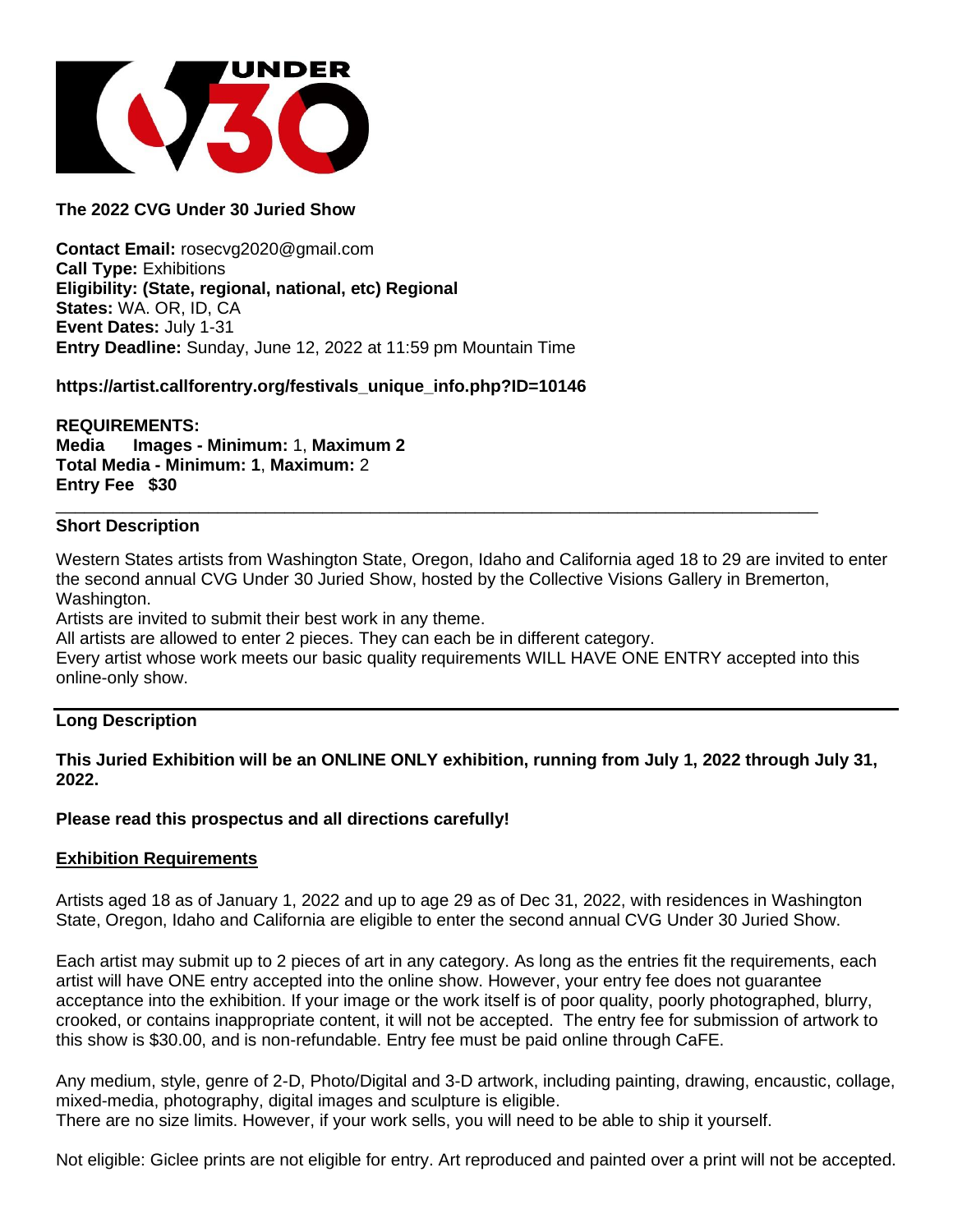Works copied from existing works of art will not be accepted. Unfinished work or work submitted as an example of the piece you hope to submit will not be accepted. No video entries will be accepted.

Artwork must be family-friendly and appropriate for the general public. Artwork that does not meet this standard will be rejected.

All artwork must be the sole work and exclusive property of the submitting artist, and created by the artist. For example, works that include jewelry-based pieces must use artist-created jewelry and not purchased jewelry. Work cannot be based on copyrighted or previously published materials. **However, works created under the direction of a school, class or an instructor ARE eligible for entry, as long as they are original and fit all other requirements.** 

### **Artists may not substitute or alter the work, title or price after it has been accepted.**

### **Artwork must have been created after January 1, 2020.**

### **Sale of Artwork in this show**

All artwork must be available for purchase. Prices must remain as submitted. The Collective Visions Gallery receives a 40% commission for all sales.

Since all works are offered for sale, if sold, they must be made display ready. 2D pieces must be framed or gallery wrapped and wired for hanging. Photo/Digital pieces on paper or canvas must be framed and wired for hanging. No sawtooth hangers allowed. Photographic prints on metal should be equipped with mounting hardware if not framed.

Please price your work to include possible gallery commission and reasonable shipping/handling fees. You may not ask for additional funds for shipping if your piece sells.

Artists are responsible for shipping or delivering sold pieces themselves and cannot add another fee to buyers when making shipping arrangements.

Once the Gallery receives payment and notifies the artist, the artist MUST provide tracking info AND proof of delivery to the buyer in order to receive payment for the sale.

In addition to these requirements, please follow the procedure described below for re-naming your image file for this exhibition. You will need to upload your image into your CaFE portfolio in this format in order to submit it for this show.

## **Host Location**

The online exhibition will be hosted on our website at www.collectivevisionsgallery.com All artists who submit work will be sent a link to view the exhibition.

#### **Calendar Dates**

Online Submissions open: **Monday, March 7**, 2022 at 9:00 am Mountain Time. Online Submission close: **Sunday, June 12**, 2022 at 11:59 pm Mountain Time.

Notifications of results will be sent to all submitting artists by email: **on or before June 30, 2022**

Virtual Exhibition Dates**: July 1 through 31, 2022** at www.collectivevisionsgallery.com

An Awards Ceremony will be scheduled via ZOOM webinar (date/time TBA)

**Juror Info:** Marie Weichman, Professor of Art at Olympic College, Washington

Having earned a BFA from Sam Houston State University and an MFA from Texas Tech University,